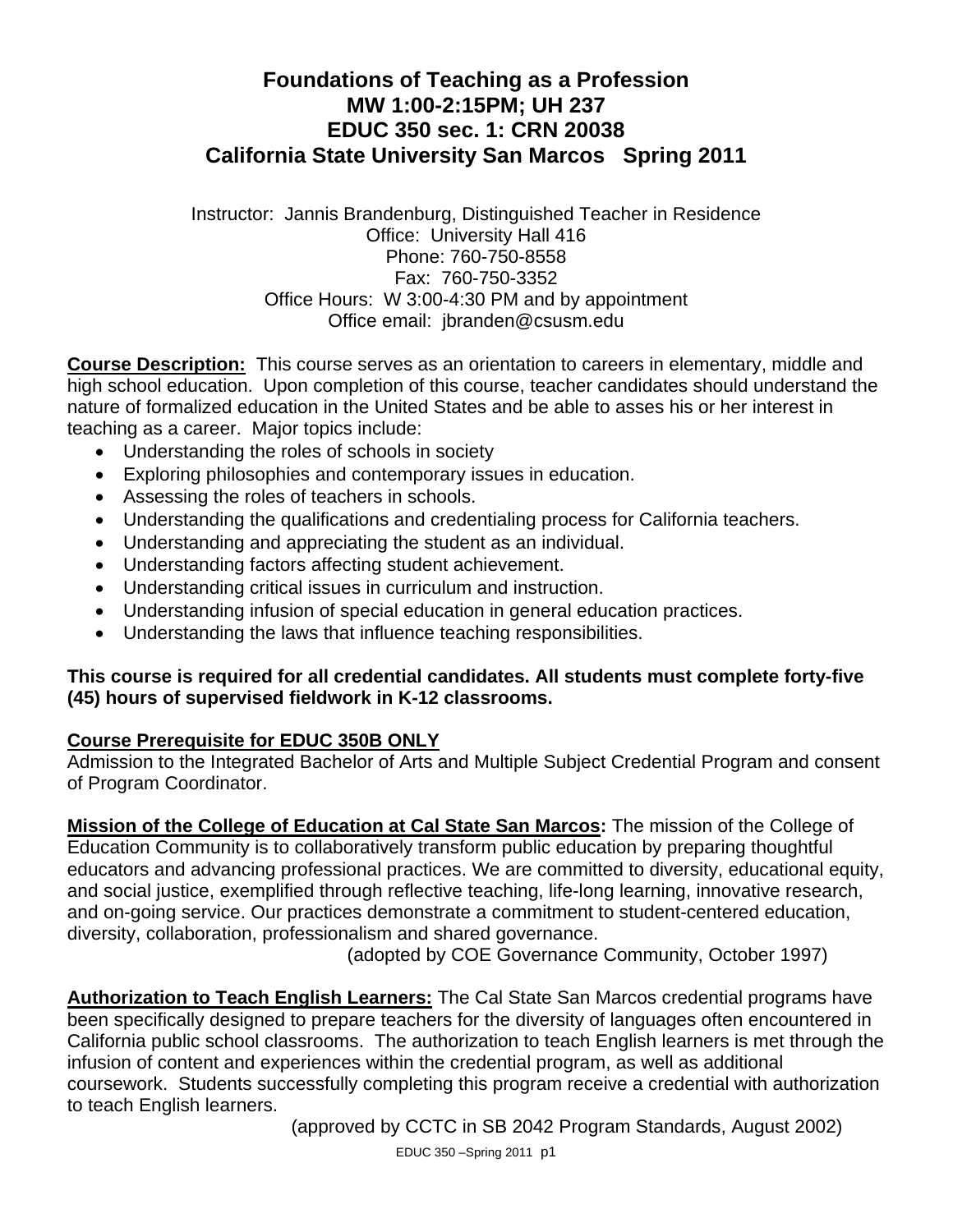**Special Education Inclusion:** Consistent with the intent to offer a seamless teaching credential in the College of Education, this course will introduce the collaborative infusion of special education competencies that reflect inclusive educational practices. Students will demonstrate knowledge of laws and dispositions that relate to special education through a variety of activities such as the viewing and analysis of the video F.A.T. City and reading parts of *Creating an Inclusive School*.

**Students with Disabilities Requiring Reasonable Accommodations:** Students are approved for services through the Disabled Student Services Office (DSS). This office can be contacted by phone at (760) 750-4905, or TTY (760) 750-4909. Students authorized by DSS to receive reasonable accommodations should meet with their instructor during office hours or, in order to ensure confidentiality, in a more private setting.

**College of Education Attendance Policy:** Due to the dynamic and interactive nature of courses in the College of Education, all students are expected to attend all classes and participate actively. Absences and late arrivals/early departures will affect the final grade. A minimum grade of C+ is required in EDUC 350 to qualify as prerequisite for admission to the Cal State San Marcos teacher credential program. COE attendance policy states, "At a minimum, students must attend 80% of class time, or s/he may not receive a passing grade for the course at the discretion of the instructor. Individual instructors may adopt more stringent attendance requirements." Should students have extenuating circumstances, please contact the instructor as soon as possible. In this section of EDUC 350, the following attendance policy will apply: One class session may be missed without penalty to your grade. For each additional missed session there will be a 40% grade reduction in this category**.** With regards to partially missed sessions, for every 20 minutes that a student is not in class, their grade in this category will be reduced by 20%. If you miss four or more class sessions, you will receive an F.

# **Please make sure to sign in on the attendance sheet for each session.**

**Credential Program Recommendations:** As one of several evaluation methods, EDUC 350 course instructors are asked for feedback concerning credential candidates who are applying for programs at Cal State San Marcos. Keep in mind that your professionalism and hard work in this class not only affect your course grade, but also indicate your readiness for a credential program.

**Fieldwork:** In addition to in-class work, assigned readings and projects, students will participate in forty-five (45) hours of supervised fieldwork assignments in a variety of public school settings. Details on the fieldwork are found on the Cougar Courses site and on the College of Education site. The document that candidates need to be familiar with is the EDUC 350 Field Experience Guidelines. Documentation of hours is required to receive a grade in EDUC 350. Cal State San Marcos students are expected to adhere to professional standards in their dress and behavior in the field. Required clearances (fingerprints, TB test) are the responsibility of the student. A letter of recommendation (usually from the classroom teacher where most of the fieldwork is done) is a requirement for admission to the Cal State San Marcos Teacher Credentialing programs.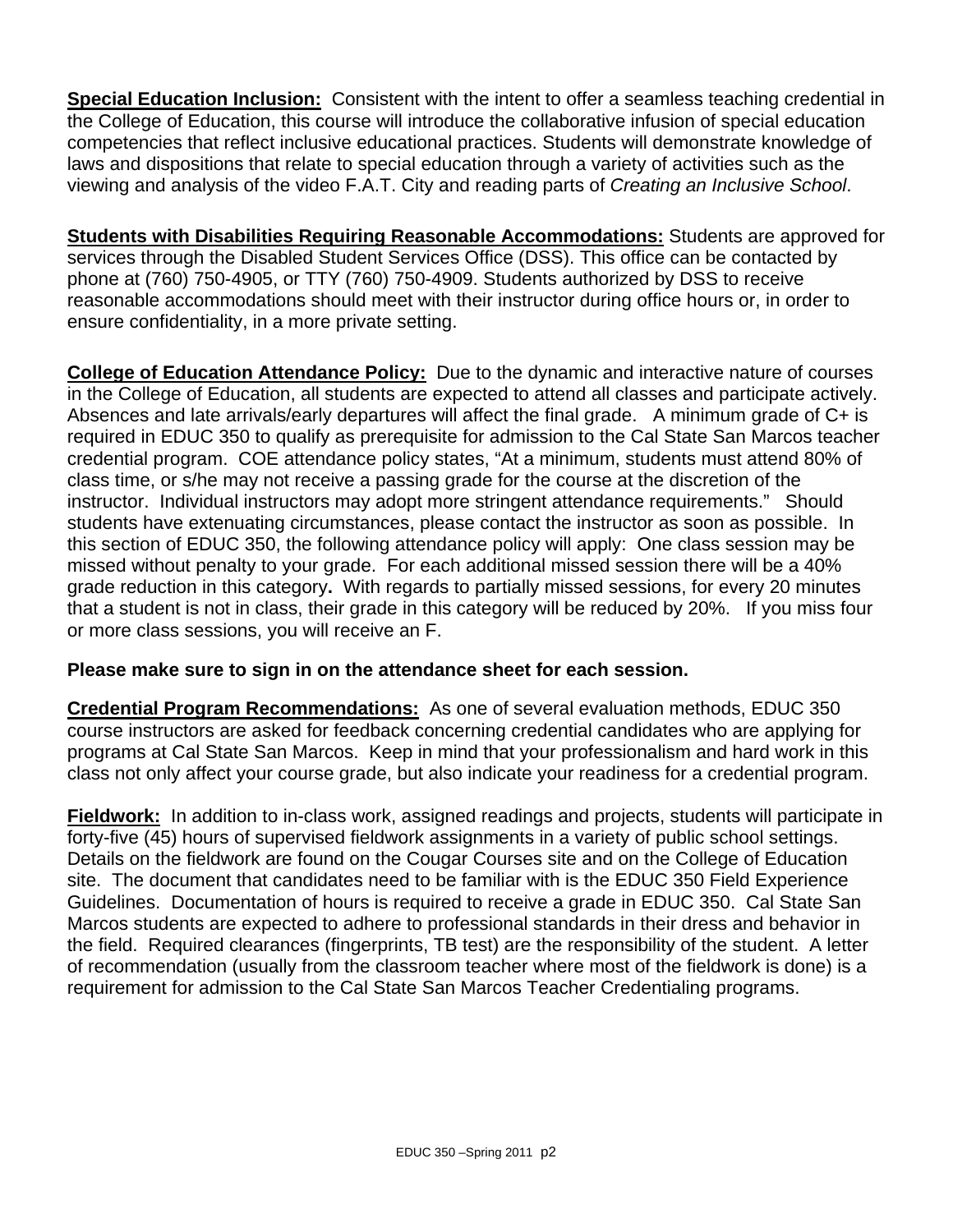#### **All University Writing Requirement**

Every course at the university must fulfill the university's writing requirement of at least 2,500 words. In EDUC 350, this is accomplished through the following written assignments: Teacher Interview, Philosophy Paper, Reading Logs, The Outsider and Reflective Paper.

#### **CSUSM Academic Honesty Policy**

Students will be expected to adhere to standards of academic honesty and integrity, as outlined in the Student Academic Honesty Policy. All written work and oral presentation assignments must be original work. All ideas/materials that are borrowed from other sources must have appropriate references to the original sources. Any quoted material should give credit to the source and be punctuated with quotation marks.

Students are responsible for honest completion of their work. There will be no tolerance for infractions. If you believe there has been an infraction by someone in the class, please bring it to the instructor's attention. The instructor reserves the right to discipline any student for academic dishonesty in accordance with the general rules and regulations of the university. Disciplinary action may include the lowering of grades and/or the assignment of a failing grade for an exam, assignment, or the class as a whole.

Incidents of Academic Dishonesty will be reported to the Dean of Students. Sanctions at the University level may include suspension or expulsion from the University.

#### **Plagiarism:**

As a student and future educator, each student is expected to do his/her own work and to contribute equally to group projects and processes. Plagiarism or cheating is unacceptable under any circumstances. If you are in doubt about whether your work is paraphrased or plagiarized see the Plagiarism Prevention for Students website http://library.csusm.edu/plagiarism/index.html. If there are questions about academic honesty, please consult the University catalog.

**Use of Technology:** Students are expected to demonstrate competency in the use of various forms of technology (i.e. word processing, electronic mail, Cougar Courses, use of the Internet, and/or multimedia presentations). Specific requirements for course assignments with regard to technology are at the discretion of the instructor. Keep a digital copy of all assignments for use in your teaching portfolio. Many assignments will be submitted online, but not all of them. Please review the Tentative Schedule section of the syllabus for details as to which assignments will be submitted online and which assignments will be submitted via hardcopy. Details will be given in class.

#### **Electronic Communication Protocol**

Electronic correspondence is a part of your professional interactions. If you need to contact the instructor, email is often the easiest way to do so. It is my intention to respond to all received emails in a timely manner, usually within twenty-four hours. Please be reminded that email and online discussions are a very specific form of communication, with their own nuances and etiquette. For instance, electronic messages sent in all upper case (or lower case) letters, major typos, or slang, often communicate more than the sender originally intended. With that noted, please be mindful of all email and online discussion messages you send to your colleagues, to faculty members in the College of Education, or to persons within the greater educational community. All electronic messages should be crafted with professionalism and care.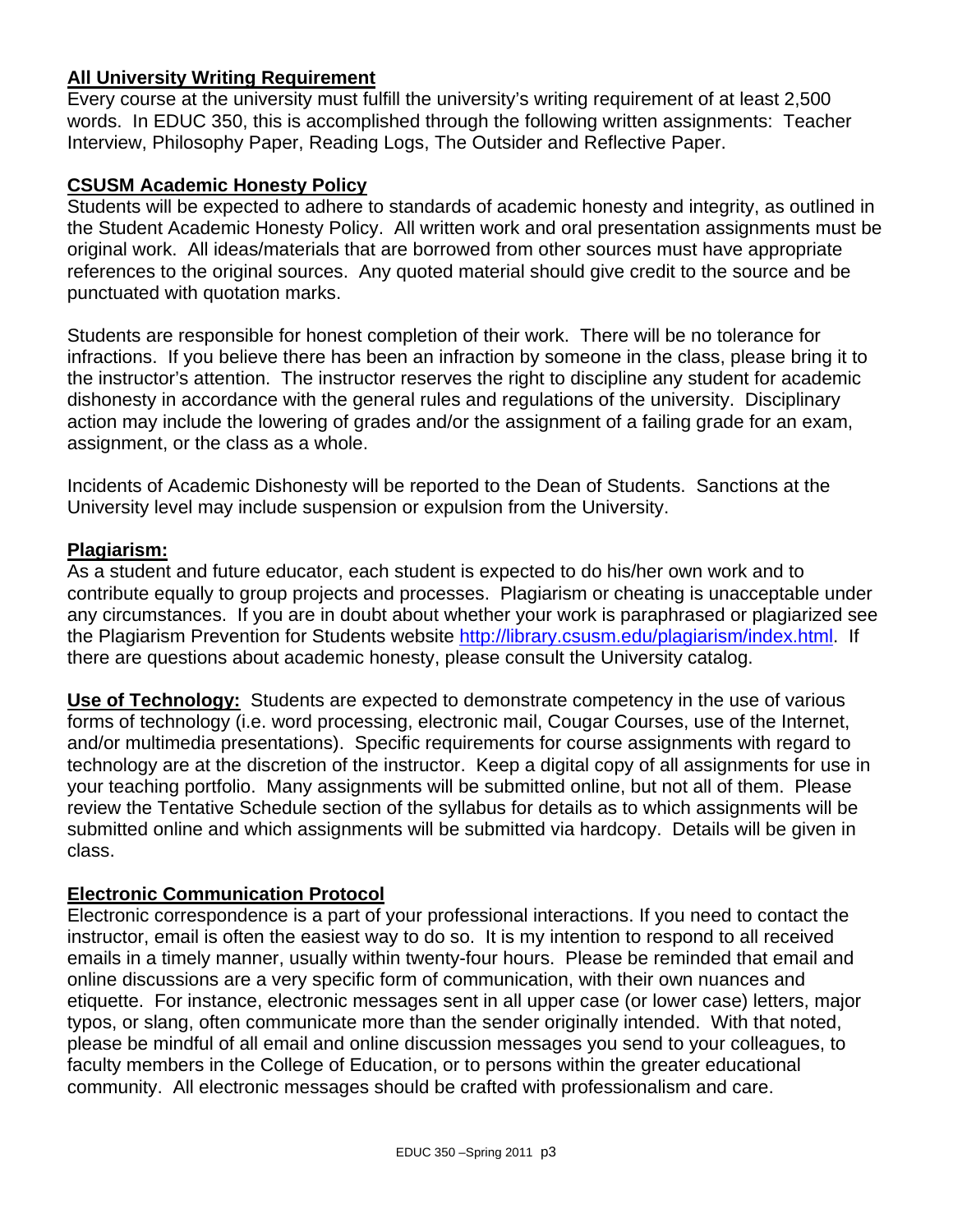Things to consider:

- Would I say in person what this electronic message specifically says?
- How could this message be misconstrued?
- Does this message represent my highest self?
- Am I sending this electronic message to avoid a face-to-face conversation?

In addition, if there is ever a concern with an electronic message sent to you, please talk with the author in person in order to correct any confusion.

**Class Participation and Professionalism:** Students will engage in student-centered learning each class session, and will be expected to actively participate. As an assignment, you will selfevaluate your participation and professionalism in class. You will answer the following questions:

- Do you participate in class discussions productively, sharing your knowledge and understandings?
- Do you interact productively with your peers, taking on a variety of roles (leader, follower, etc.)?
- Do you contribute appropriately to group work—do you "do your share"?
- Are you able to accept others' opinions?
- Are you supportive of others' ideas?
- Do you support your peers during their presentations?
- Can you monitor and adjust your participation to allow for others' ideas as well as your own to be heard?

**Course Requirements:** Teacher education is a professional preparation program. It is expected that students will come to class prepared to discuss the readings, submit required assignments, and participate in class activities. Students are expected to adhere to academic honesty and integrity, standards of dependability, confidentiality and writing achievement. Because it is important for teachers to be able to effectively communicate their ideas to students, parents, colleagues, and administrators, writing that is original, clear and error-free is a priority for the College of Education. It is expected that work will be turned in on time. Please discuss individual issues with the instructor. Points will be deducted if assignments are submitted late (10% penalty per day late; no credit will be awarded if the assignment is one week late).

#### **Required Texts:**

Nieto, Sonia. (2006). *Why We Teach*. NY: Teachers College Press. ISBN 0807745936, Approximately \$17 - 22.

Grant, Carl. A. & Gillette, Maureen. (2005). *Learning to Teach Everyone's Children: Equity, Empowerment and Education that is Multicultural.* Thomson & Wadsworth. ISBN 0-534-64467-8, Approximately \$ 75 - 100

Villa, R. A. and Thousand, J. S. (2005). *Creating an Inclusive School* (2<sup>nd</sup> ed.). Alexandria, VA: Association for Supervision and Curriculum Development. , ISBN 0-87120-251-4, Approximately \$21 - 27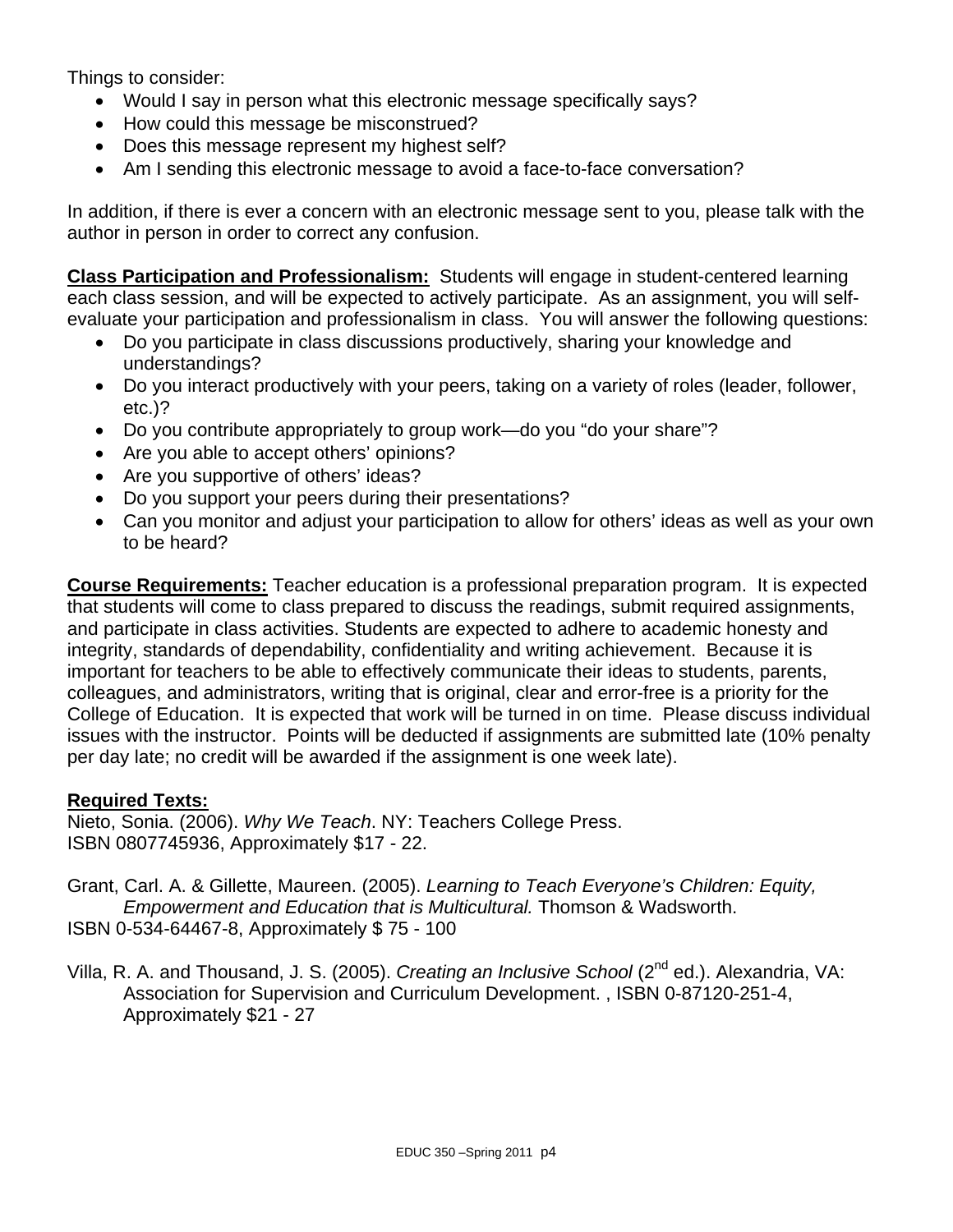## **Assignments and grading:**

### **Reading log:**

The reading log provides an opportunity to reflect on learning about teaching through the assigned readings for each session. In the reading log, do not summarize. Instead, respond to the readings: agree, disagree, note specific ideas, etc. Entries should be one paragraph in length per week. Log entries for Monday's class must be submitted via Cougar Courses by the *prior*  Friday. See the schedule for readings. The log will be graded holistically; you will either receive full credit or none.

## **No credit will be given for late submissions of reading logs**. In

extraordinary circumstances, if you do not have access to Cougar Courses for a timely submission, you may email the log entry to me by Friday by 11:59 PM at jbranden@csusm.edu. Later, as soon as you re-establish Cougar Courses access, you will resubmit on Cougar Courses.

## **Personal philosophy of schooling, learning and teaching:**

We will be examining several philosophies of education. Please begin to consider what your philosophy is and describe it in your own words. Details follow. Please see the rubric on Cougar Courses. The written report is due in class on February 2.

#### **Interview of a teacher:**

Details are below. Due in class on February 28.

#### **The Outsider** (Inclusion assignment)

Details are below. The written report is due via Cougar Courses before class on March 28.

# **Classroom observation reports:**

Using the classroom observation instrument provided online, write up five observations in your field sites. The template is on the Cougar Courses site under Fieldwork Instructions and is also on the College of Education website at the top of the syllabus webpage. You must submit one written observation from each of these four types of school settings: Elementary, Middle, High, and Special Setting; the fifth written observation is from any setting (your choice). Submit these via Cougar Courses as instructed before class by March 7 and May 2. Turn in your Classroom Observation Record (timesheet) and Report Summary (distribution report) in class on May 2. If you do not complete the classroom observations, you will receive a grade of INC for the course.

#### **Contemporary issues research:**

Choose (1) an issue that interests you (from the topics given to you by the instructor) and (2) one or two partners with whom to work. Research the issue and prepare an oral report to share in class. The report should describe and analyze the issue in approximately 15 minutes. You will present during the weeks of April 25, May 2, or May 9. When you present your research orally, provide a one-page summary and a reference list for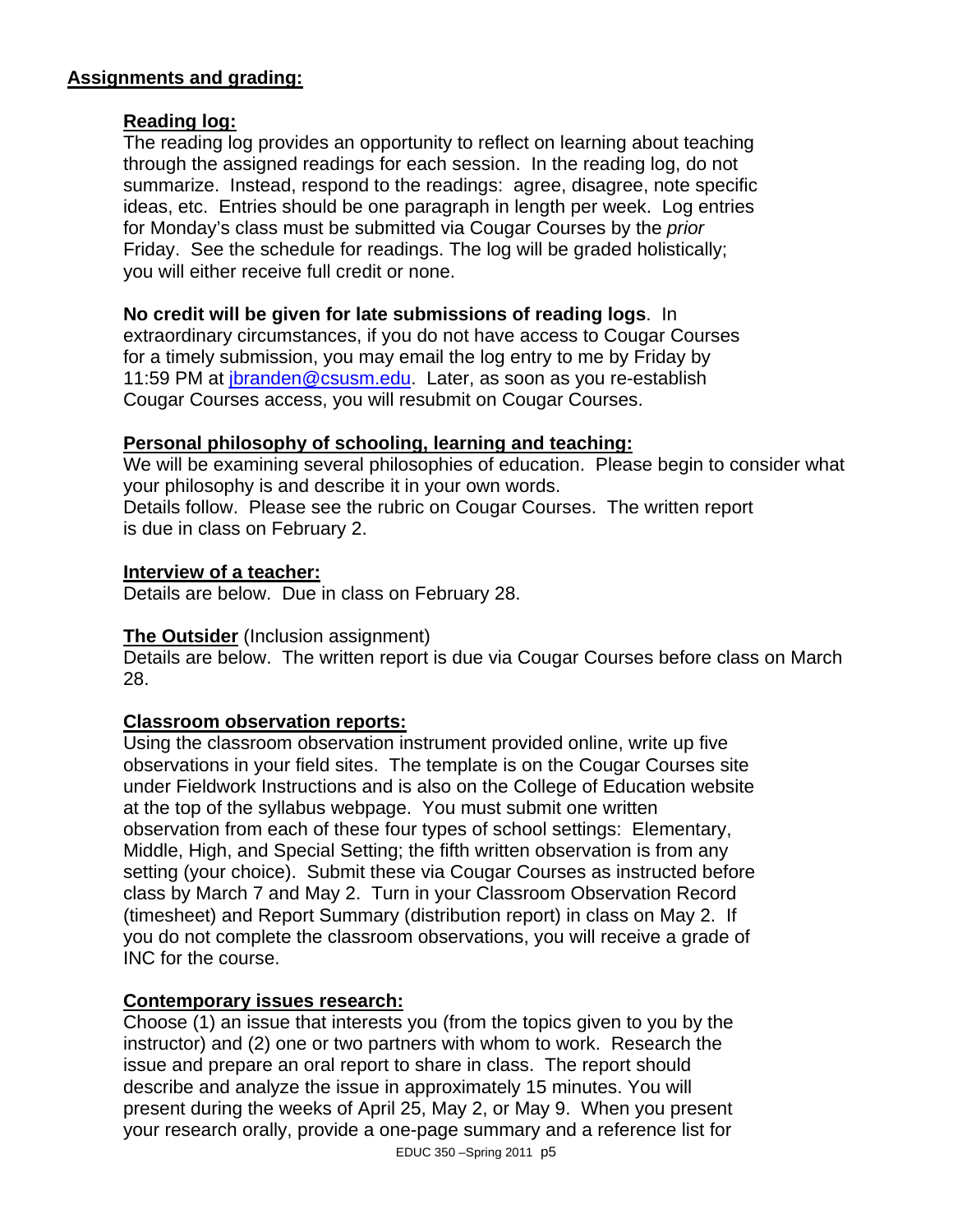your classmates. Each partner must submit the one-page summary to Cougar Courses to receive credit for this assignment. The one-page handout is due to Cougar Courses by May 9.

#### **Participation and Attendance:**

This course is designed for active learning during class sessions. In order for this course to succeed for individuals and the group, students must come to class prepared to discuss assigned readings/topics and to participate in class activities. See details above in "Class Discussions and Participation." You will submit a self-assessment on Cougar Courses by May 9 The instructor will consider your self-assessment when assigning points for this assignment.

#### **COURSE REQUIREMENTS AND GRADE DISTRIBUTION:**

| <b>Reading Logs</b>                 | 10% |
|-------------------------------------|-----|
| Philosophy of Education             | 15% |
| <b>Teacher Interview</b>            | 15% |
| The Outsider Report                 | 10% |
| <b>Observation Reports</b>          | 20% |
| <b>Contemporary Issues Research</b> | 10% |
| <b>Reflective Paper</b>             | 10% |
| <b>Participation and Attendance</b> | 10% |
|                                     |     |

Grades will be determined by the total number of points earned (100 points possible):

 $A = 93 - 100$  $A - 90 - 92$  $B+ = 87-89$  $B = 83 - 86$  $B - 80 - 82$  $C+= 77-79$  $C = 73 - 76$  $C - 70 - 72$  $D = 60 - 69$  $F = 0-59$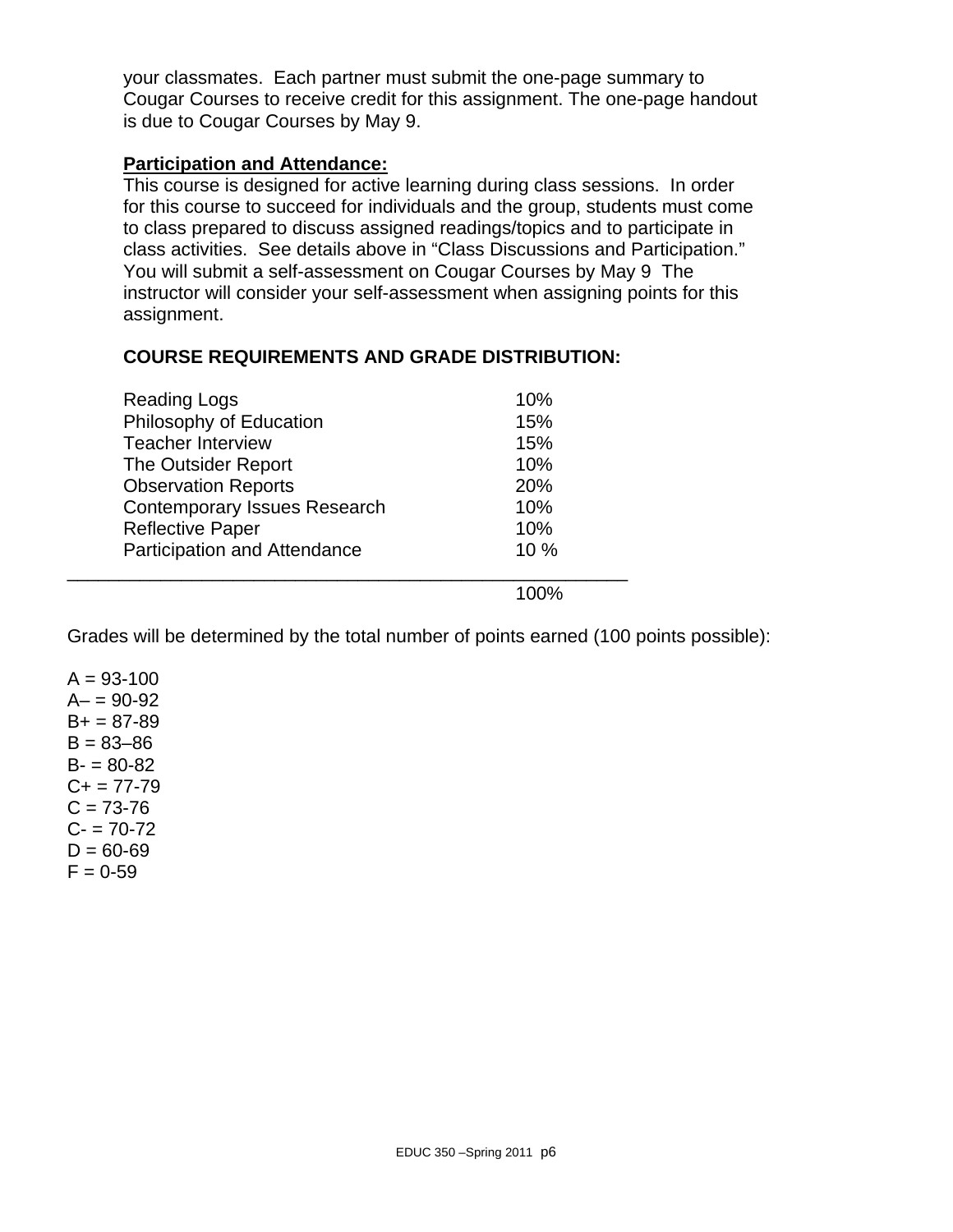### **Assignment: Interview of a Teacher**

In this assignment, you will interview a teacher and write a summary (1,000-1,500 words) of what you learned from him or her. Your purpose is to render a sketch so that your reader may be able to envision the teacher as a person with a distinct philosophy and experience.

#### *Gathering information:*

Interview a current or retired teacher who has had at least 3 years of full–time experience in elementary, middle, or secondary school classrooms. Suggested questions are:

Why did the teacher choose to enter teaching? How attractive was the profession to prospective teachers at that time? What were the other career paths available; were any others seriously considered? Does the teacher have any regrets about becoming a teacher?

What professional education did the teacher have? How helpful was it in learning to teach? At what point did the teacher feel comfortable as a teacher?

What were/are the teacher's goals for the education of students? Have these goals changed over the years?

What career moves (school buildings, grade level, special students, subject matter, etc.) has the teacher made? To what extent were those moves voluntary? For current teachers, are further moves desired? If so, what are they, and why?

What have been the major joys and frustrations of teaching? What would help increase the joys and minimize the frustrations? On what issues does the teacher feel strongly about making changes in the way that schooling occurs now?

How did/does the teacher learn about his/her students' lives and needs? How similar are the backgrounds of the teacher and his/her students? What have been the teacher's experiences with "culture shock" in working with students from different backgrounds?

What are some favorite memories from the teacher's classroom? Does the teacher tend to remember individual students or activities, or are the memories more general?

What does the teacher think of current "hot issues" in education such as the California High School Exit Exam, the No Child Left Behind Act, and merit pay for teachers? How does the teacher take action to address new reforms that impact his/her classroom?

What is the teacher's metaphor for "teaching" or "teacher"? What are the main features of the teacher's approach toward teaching? What has the teacher learned from being a teacher?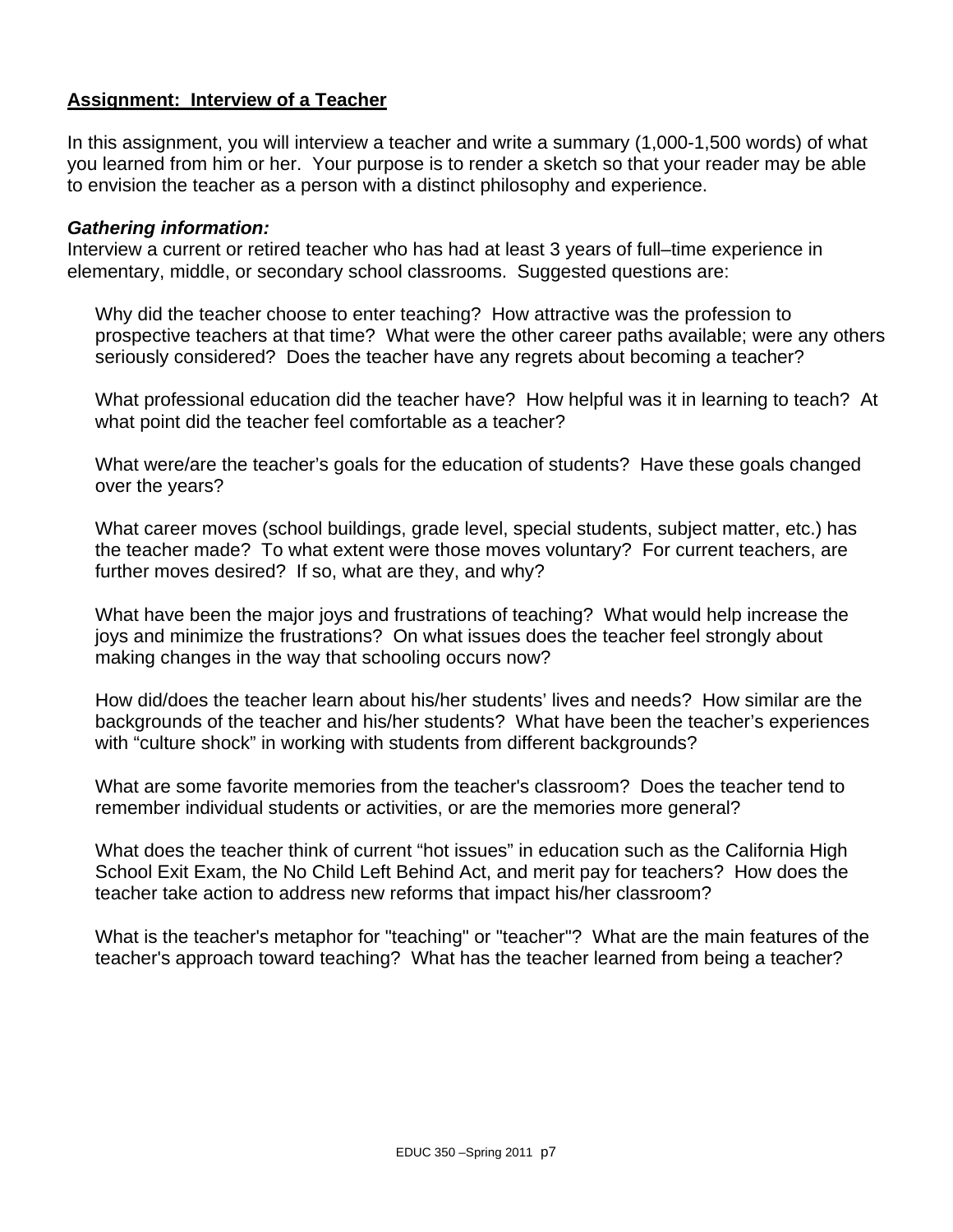# *Analysis:*

After collecting your information, think about what you have learned about this teacher. Focus on a few themes that best characterize what you have heard. Do not try to be all-inclusive. *Protect your teacher's confidentiality by using a pseudonym and masking identifying details.* 

In your analysis, incorporate what you have been learning about becoming and being a teacher. How does your teacher fit within the material addressed in your readings and in class? What issues are raised through your interview? What are the implications of your interview as you think about becoming a teacher? Be sure you include at least one reference to the readings/discussions we have in class.

#### *Criteria for evaluation:*

Exemplary papers are characterized by:

Completeness of description of the teacher's experiences and views Explanation of how the teacher interview relates to your thinking about teaching Integration of coursework (readings + discussions) into the analysis Correct grammar, syntax, spelling

#### **Assignment—The Outsider**

Many students with special needs come to view themselves as "outsiders" because they are labeled as different from the typical student. But most of us experienced some sense of being an outsider during our K-12 years. After reading chapters 1-3 in Villa/Thousand's *Creating an Inclusive School* and at least two of the *Voices of Inclusion*, write a reflective essay (1,000-1,500 words) in which you comment on your own (or a friend's) school experience in which you may have felt like an outsider. Reasons could include differences due to gender, religion, looks, beliefs/interests, family situation, academic ability, etc. Make at least one specific connection to the VT text. Consider the following questions:

What personal characteristics fostered your (or your friend's) feelings of being an outsider? How did you react to and cope with the situation?

Did you share your experience with any teachers or other school personnel? Did any of them assist you?

What could school staff, parents or friends have done to help?

In what ways did this experience change you? Did you "learn" from this experience? How might this experience make you a more sensitive and effective teacher?

*Criteria for evaluation:* Exemplary papers are characterized by:

Addressing the questions above in a thoughtful/analytical manner Integration of the Villa/Thousand text in the paper Correct grammar, syntax, spelling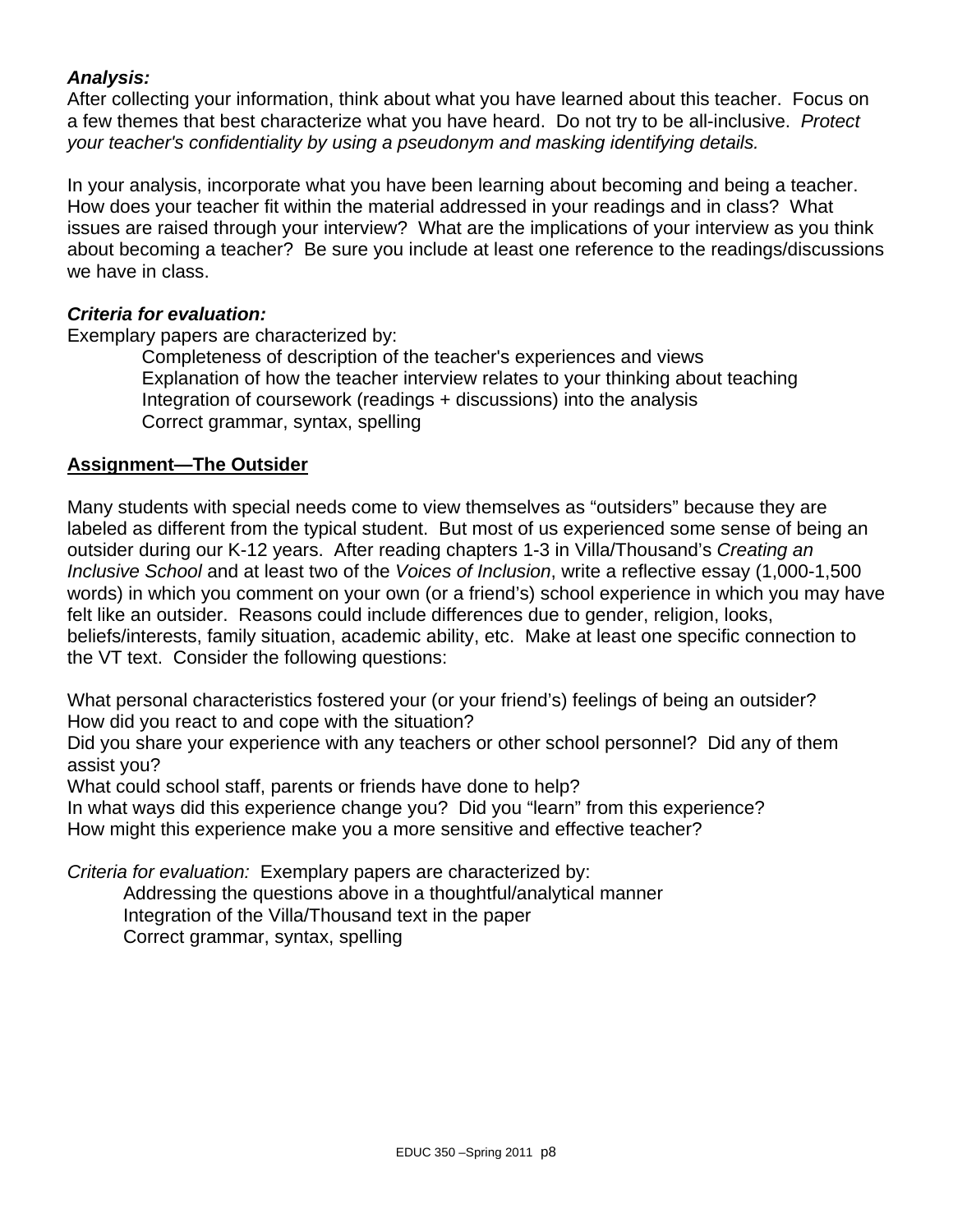## **Assignment: Philosophy of Schooling, Learning, and Teaching**

Write a paper (800-1,200 word) that explains your personal philosophy of schooling, learning and teaching. Follow the guidelines below and self-assess using the rubric that is on Cougar Courses before you turn in the paper. Please print out the rubric, self assess (mark the paper) and submit it attached to your paper. Be sure to include your name on your written paper as well.

### Guidelines:

Describe the level of schooling and subject field(s) you hope to teach. Illustrate your philosophy (or combination of philosophies) as described by Grant & Gillette Ch 8, online surveys and class discussions.

Explain why you are attracted to this philosophical stance. Is it due to your own schooling and/or background, what you've seen in schools since your own school days, the influence of particular persons, texts, other experiences with children/youth, etc.?

#### **Role of schooling/ role of teacher**

 How will you as a teacher help achieve these purposes? Describe what you believe is the purpose of schooling in a democracy. Give at least one concrete example of how you will interact with your students in light of your beliefs.

#### **Role of the learner**

Describe what you believe is the nature of the learner.

What are your thoughts about the students you will teach? What do they need from Give at least one concrete example of how you will interact with your students in light of your beliefs.

#### **Nature of the teaching/learning process**

Describe what you believe is the nature of the teaching/learning process?. What do you believe counts as knowledge and how should it be presented? How will you as a teacher use subject matter and other experiences to guide stude meaningful learning activities?

Give at least one concrete example of how you will interact with your students in light of your beliefs.

#### **Teacher dispositions and actions**

Describe what behavior (disposition/attitude & actions) you will exhibit in order to ca out your philosophical position.

Give at least one concrete example of how you will conduct yourself in light of your beliefs.

#### **Conclusion**

Recap your philosophy (but do not restate it verbatim) What are your outstanding questions/concerns/thoughts about becoming a teacher? Final thoughts.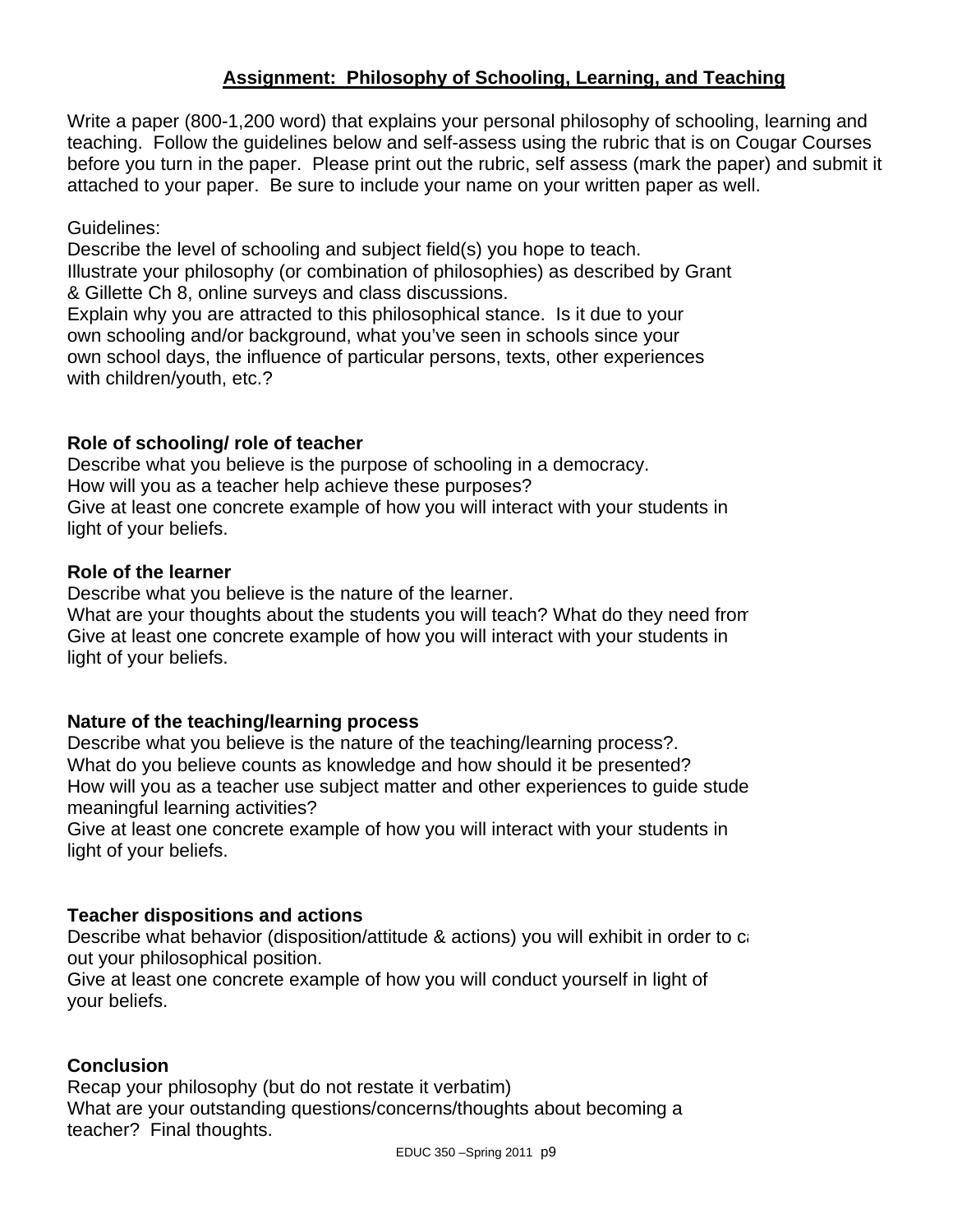# **Criteria for Self- Assessment of Philosophy Paper**

As stated, use the rubric to self- assess your paper, but also keep in mind that exemplary papers have the following characteristics:

**Ideas:** The paper is clear and focused. It holds the reader's attention. Relevant information and details enrich the central theme. Ideas are supported by research, practical knowledge and experience. Conclusions show insight.

**Organization:** The organizational structure enhances and showcases the central idea or theme of the paper. An inviting introduction draws the reader in; a satisfying conclusion leaves the reader with a sense of closure and resolution. Sequencing is logical and effective. Thoughtful transitions tie parts together. The paper flows so smoothly, the reader hardly thinks about it.

**Connections**: The paper includes multiple references to EDUC 350 class experiences (specific text selections, class discussions, fieldwork observations, assignments, current events, etc.). **Voice:** The writer of this paper speaks directly to the reader in a manner that is individual, compelling, engaging, and has personality.

**Sentence Fluency:** The writing has an easy flow. Sentences enhance the meaning. Sentences vary in length and structure. The piece has purposeful and varied sentence beginnings.

**Conventions:** The writer demonstrates a good grasp of standard writing conventions. Spelling is generally correct. Punctuation is accurate. Grammar and usage are correct. Paragraphing tends to be sound. The piece needs very little editing.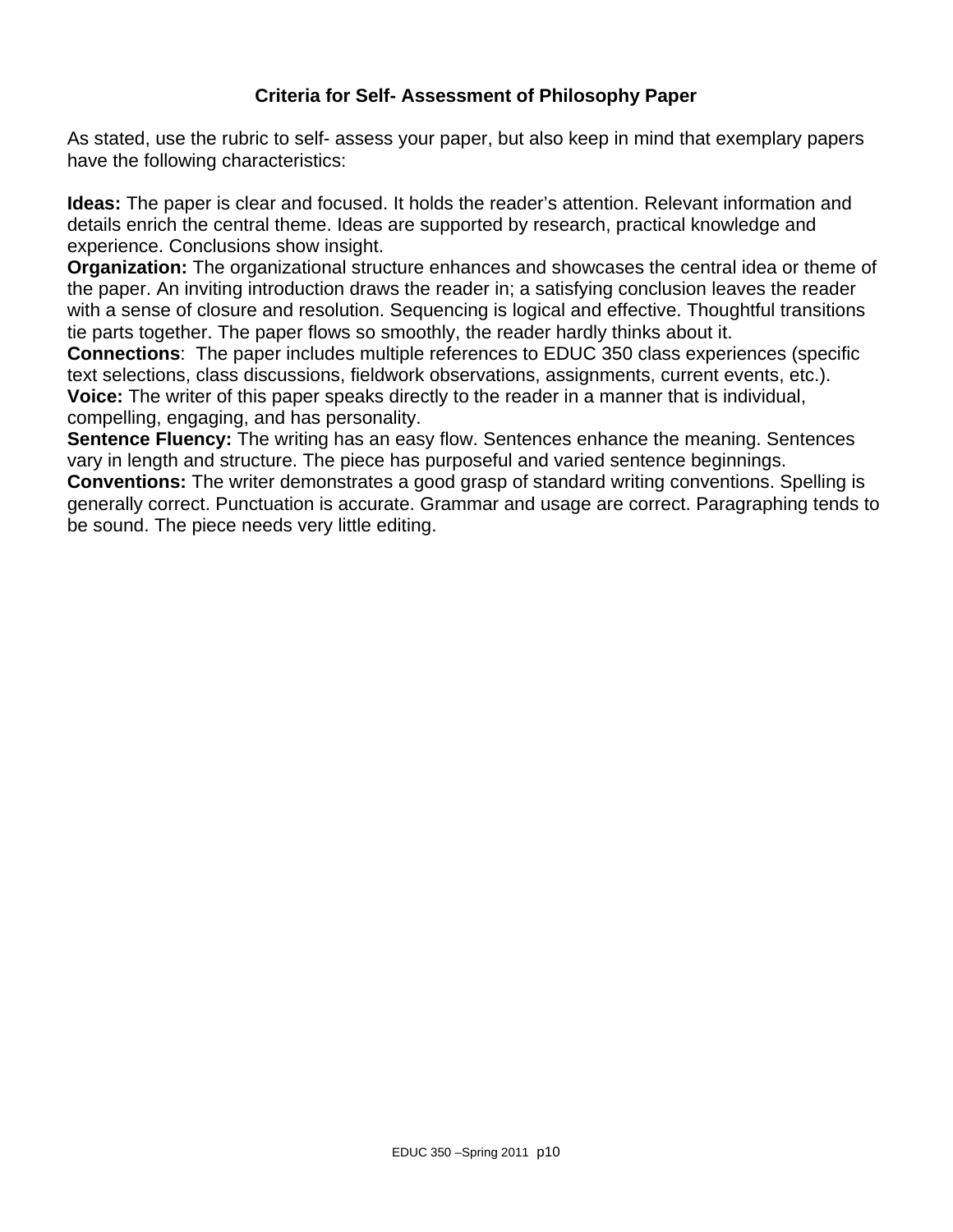# **Tentative Schedule as of 1/24/11 Schedule is subject to change at the discretion of the instructor**

| *Please note that these are topics for the week, not individual sessions |                                                                                         |                                                                                                                                                                   |                                                                                                                                |  |
|--------------------------------------------------------------------------|-----------------------------------------------------------------------------------------|-------------------------------------------------------------------------------------------------------------------------------------------------------------------|--------------------------------------------------------------------------------------------------------------------------------|--|
| <b>Week</b>                                                              | <b>Topics</b>                                                                           | <b>Details</b>                                                                                                                                                    | Assignments                                                                                                                    |  |
| 1<br>January<br>24:                                                      | Course intro<br>Why teach?                                                              | Read the field experience<br>guidelines at<br>http://www.csusm.edu/coe/index.ht                                                                                   | <b>Access the Cougar</b><br>Courses website at<br>http://cc.csusm.edu/                                                         |  |
|                                                                          |                                                                                         | ml<br>You will find this at the top of the<br>Fall 2010 syllabi webpage, "EDUC<br>350 Field Experience" Bring<br>questions with you January 31                    | <b>Read: Grant and</b><br>Gillettte Chps. 1 & 6<br>Due: Log 1 by January<br>28 (CC)                                            |  |
| $\overline{2}$<br>January<br>31                                          | Educational<br>$\bullet$<br>Philosophy<br>Historical<br>$\bullet$<br>Perspectives       | Complete the "What is Your EP?"<br>survey in Grant/Gillette pp. 300-<br>305 as well as other online surveys<br>to assist you with your educational<br>philosophy. | <b>Read:</b> Grant and<br>Gillette Chp. 8<br>Due: Log 2 due by<br>January 28.                                                  |  |
| 3<br>February<br>7                                                       | Historical<br>$\bullet$<br>Perspectives<br>(cont)<br><b>Middle Schools</b><br>$\bullet$ | <b>Middle School Presentation</b>                                                                                                                                 | <b>Read: Grand &amp; Gillette</b><br>Chp. 2<br>Due: Log 3 by Feb 4<br><b>Due: Educational</b><br>Philosophy (paper copy)       |  |
| 4<br>February<br>14                                                      | <b>Historical</b><br>Perspectives (cont)                                                | Waiver requests for field<br>experience hours must be turned<br>in during class today                                                                             | Read: Grant and<br>Gillette Chp.7<br>Due: Log 4 by Feb 11                                                                      |  |
| 5<br>February<br>21                                                      | <b>Landmark Cases</b>                                                                   |                                                                                                                                                                   | Read: Nieto                                                                                                                    |  |
| 6<br>February<br>28                                                      | Classroom<br>Management                                                                 | <b>Special Presentation 3-5 PM</b><br><b>Location TBA</b>                                                                                                         | <b>Read: Grant &amp; Gillette</b><br>Chp <sub>3</sub><br>Due: Log 5 by Feb 25<br><b>Due: Teacher Interview</b><br>(paper copy) |  |
| $\overline{7}$<br>March<br>7                                             | The lives and work of<br>teachers                                                       | <b>Guests: Experienced Teachers</b><br>Bring in a copy of the questions<br>that you wrote for the panel.                                                          | <b>Due: Observations 1 &amp; 2</b><br>(CC)<br>Due: Log 6 by March 4<br>(Panel questions)                                       |  |
| 8<br>March<br>14                                                         | School finance &<br>governance                                                          | Guest: School administrator                                                                                                                                       | <b>Read: Grant &amp; Gillette</b><br>Chp. 11<br>Due: Log 7 due by<br>March 11.                                                 |  |